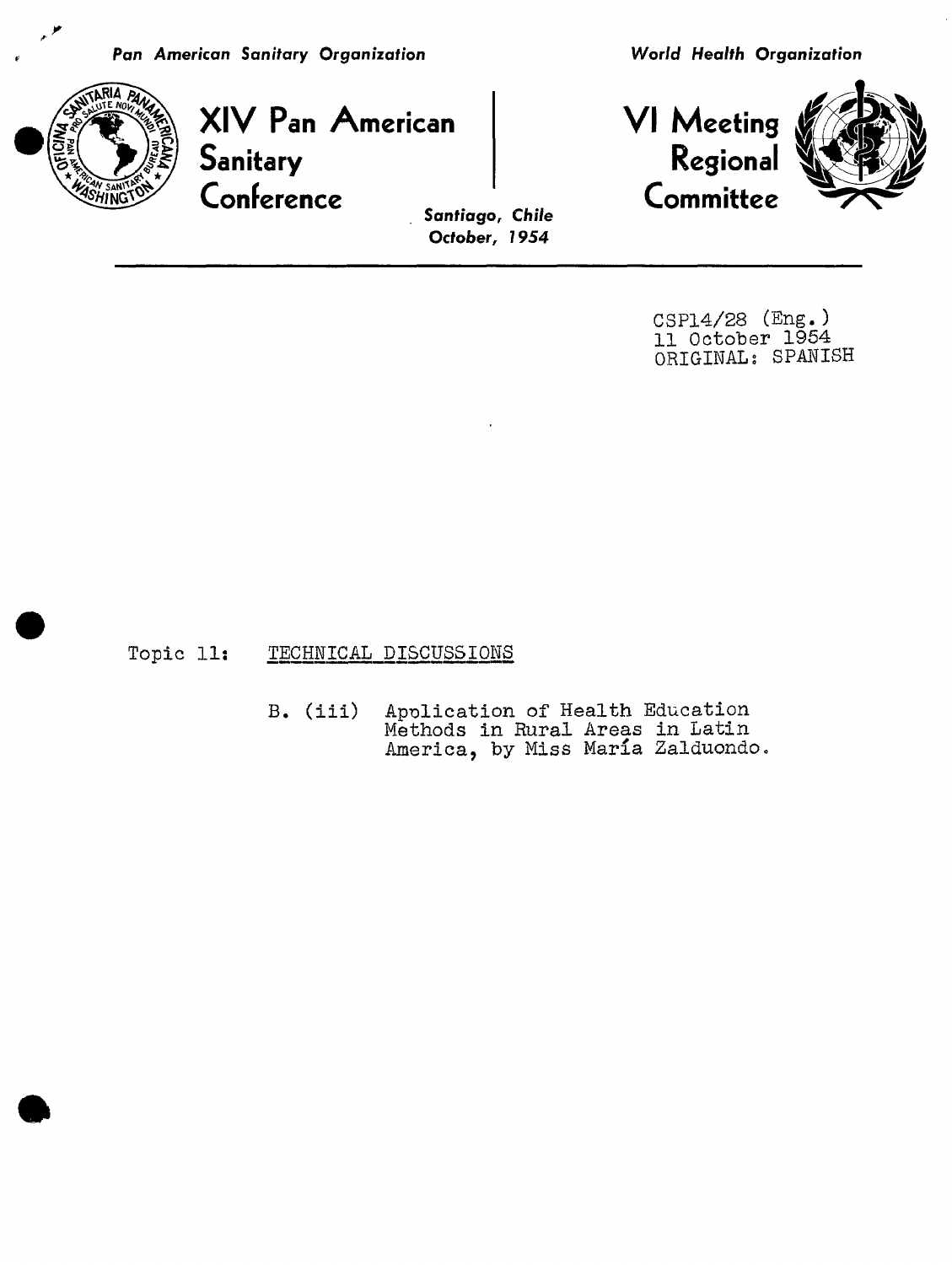## Application of Health Education Methods in Rural Areas in Latin America

By Miss Maria Zalduondo

Although nearly all Latin American countries are similar with respect to economy, education, health, etc., it is impossible to lay down specific outlines or fixed standards for the application of health education methods that would serve as a pattern for rural areas in all the countries. Nevertheless, the basic principles of modern health education are alike, the only difference being the form in which they are applied.

Health education programs in rural areas are directed largely toward the adult population, a high percentage of which is illiterate. We know that every human being is capable of learning and, as a m\_ttarof fact, continues to learn throughout his life. Learning depends upon the experiences provided by the environment in which an individual develops and upon his intellectual capacity. We have before us the challenge of helping in this process of learning. There is an urgent need to apoly the basic principles of education to the programs for the rural areas of our countries.

A number of factors must be taken into consideration when deciding upon the methods to be used in a health education program; these include:

- 1. The cultural characteristics of the country, region, or community, customs, habits, beliefs, etc.;
- 2. The general and specific objectives of the program;
- 3. The qualifications of the persons responsible for the educational activities, including not only their academic training but also their attitude toward and inclination for this type of work;
- 4. The available resources.

The purpose of health education is to develop attitudes, habits, and knowledge that will lead to better individual and collective health. Thus, the educator must necessarily ascertain the attitudes, feelings, and habits of each individual in order to discover which of them are considered undesirabl and need to be improved or changed. In this respect, we should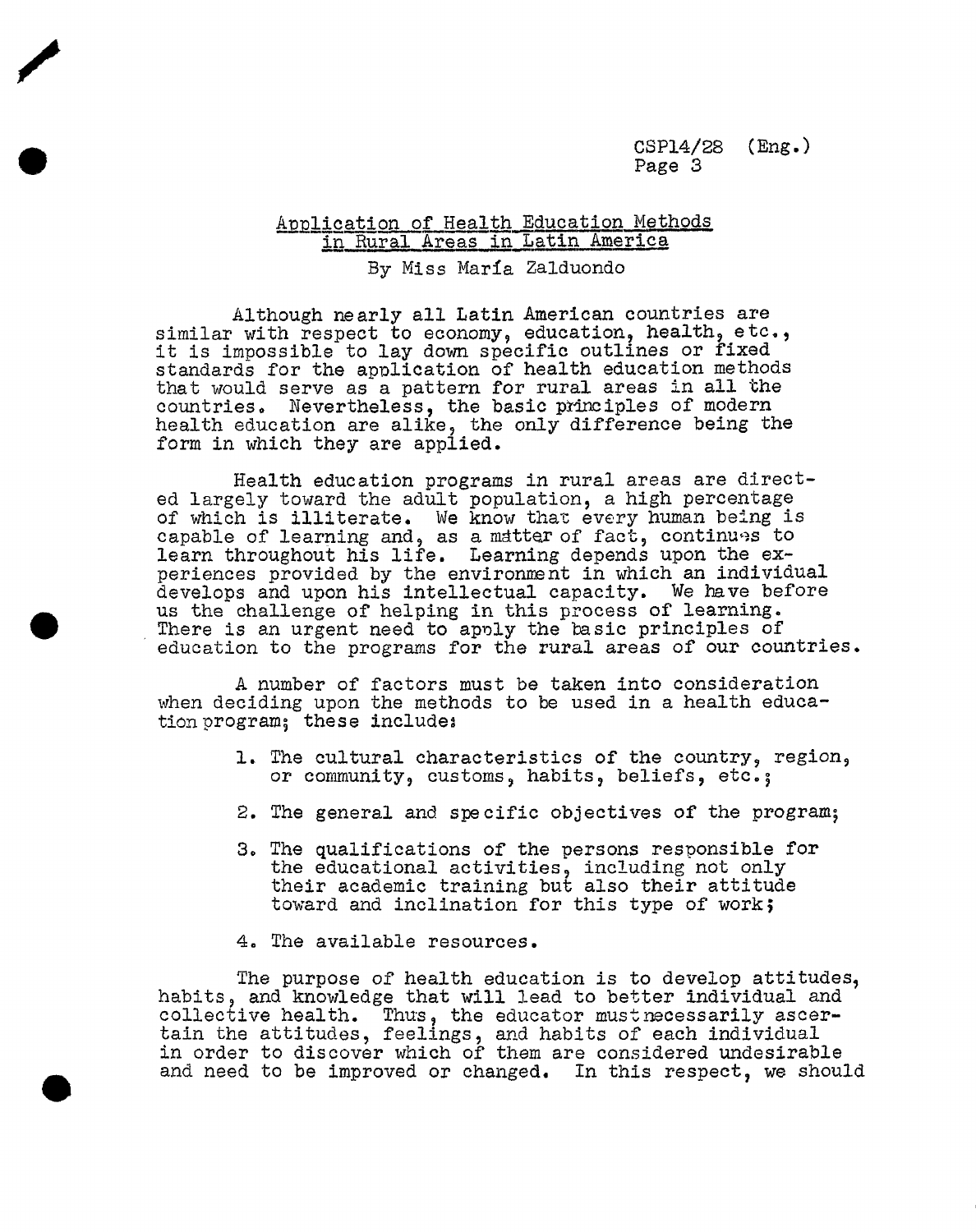keep in mind the importance of not passing quick judgment in condemning attitudes or habits as undesirable\_ by using our own habits and attitudes as a criterion, as what we may consider desirable in our cultural milieu might not be in some other.

For desirable changes to be brought about, it is of the utmost importance that the health educator be fully aware of the level of development of the people for whom the program is conducted. Educational activities cannot begin at a level higher than that of the people for whom it is intended. We must remember that the pace of developmentvaries from community to community, depending on the individuals making up the community, and that not all individuals learn at the same rate. If we want the benefits to be derived from health education activities to be permanent in terms of improvement of the individual in the democratic way of life, we must consider the process to be even more important than the results.

This individual and collective improvement can be achieved and is accomplished, individually, in persons with whom we come into contact in our daily work. But it is difficult to reach the rural population as a whole in this manner. Individual educational work requires time and the available personnel is limited. Although under certain circumstances the individual method is justified\_ I do not feel that it is the most appropriate for application in rural areas.

In order to reach the greatest number of persons, there is no better method than teaching through groups  $a1$ ready organized or groups that are formed for this purpose. The knowledge that, when imparted, is integrated with the practical experience of the community in solving those health problems that concern the people, makes it possible to achieve greater and better results in adult education in rural areas.

We recognize that the group procedure is difficult to carry out and requires a knowledge of special techniques if it is to be applied successfully. In rural areas where, as a general thing, the inhabitants are not accustomed to this method, the task is arduous. However, experience has show that it is feasible to use this method and that the results obtained are usually more lasting. The group-work method is a school where the rural inhabitant acquires independence, confidence in his potentialities, and faith that, by joining his efforts with those of others, he can obtain a possible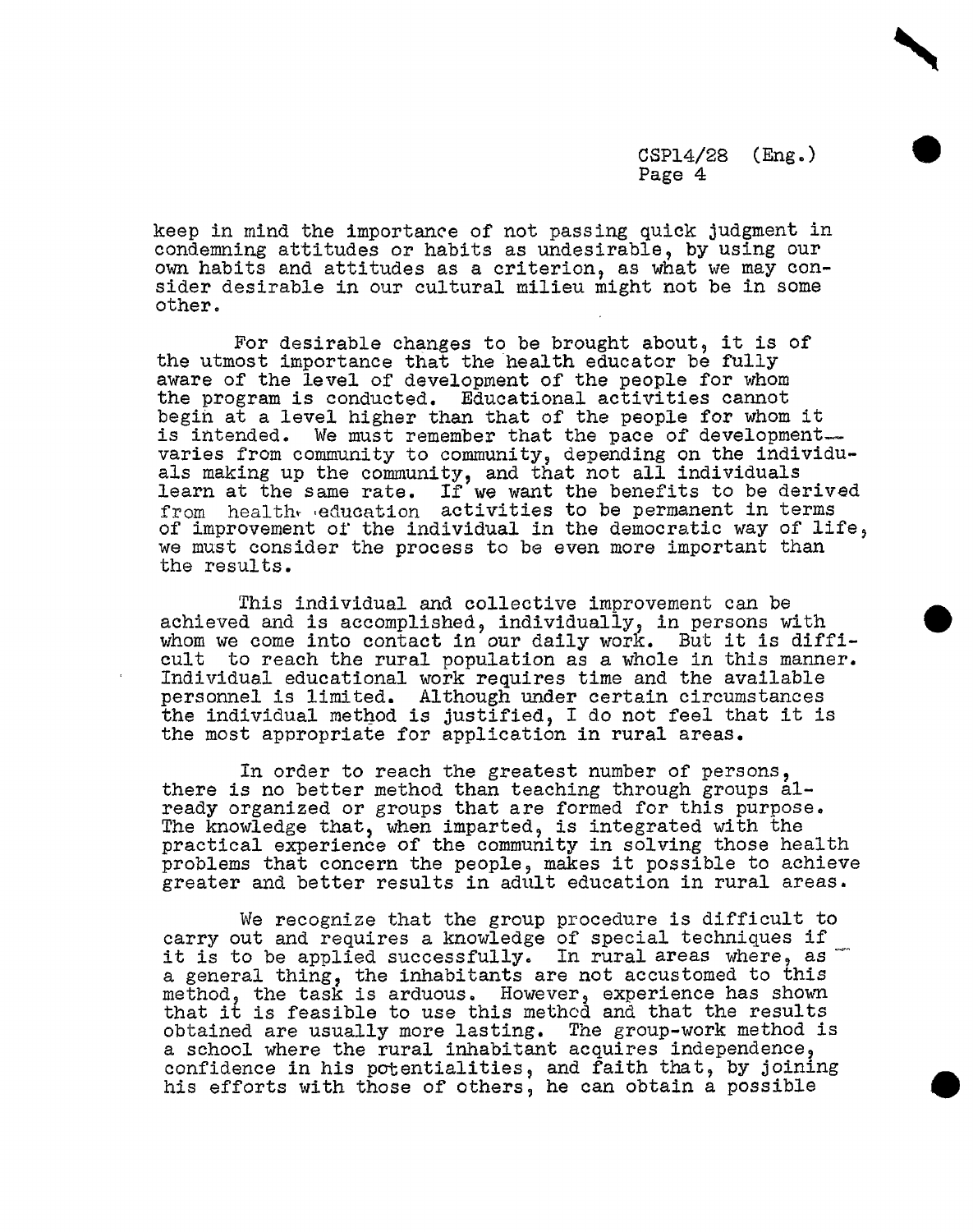well-being for himself. The rural inhabitant learns while he is acquiring a sense of responsibility for the improvement of his own health and that of his community.

How can interest be aroused and such groups formed? We cannot lay down specific methods to be followed, because conditions vary greatly. However, we can cite some of the methods used in rural sectors Whereby satisfactory results have been achieved.

Interest in health problems can be aroused by having informal interviews with local people° Among such people\_ with those one comes into contact with and from whom a servis requested; with the owner of the little store we go into to buy something; with the housewife who offers us a chair to rest; or with some outstanding leader of the region we are visiting in order to study the situation. It should not be forgotten that rural inhabitants are usually shy and reticent when meeting unknown persons. We should approach them simply, and speak of seemingly unrelated matters so as to gain their confidence. A carefully planned interview made up of questions will lead the individual to recognize his problems. With such informal contact, the person who at first felt ill at ease will open out as the interview progresses. Misgivings and shyness gradually disappear, and later he will talk freely about his problems.

It is possible to attain the objective in one interview, but at times it is necessary to hold more than one, depending on the individual and on his personality. Slowly the people are convinced that a "friendly" meeting would be helpful, so that matters affecting every one can be discussed. It is important not to insist on a meeting until the idea has been thought over sufficiently to make one sure that the group is genuinely interested in holding it.

In certain rural regions there are people who, one another, are deeply rooted in the community. They way or another, are deeply rooted in the community. have a wide circle of acquaintances and are on friendly terms with the other inhabitants. If such persons can become interested, it will be easy for them to interest others. Where there is a school, the teacher might be the contact person to bring parents together and rouse their interest. Usually, the teacher has a great influence in rural areas.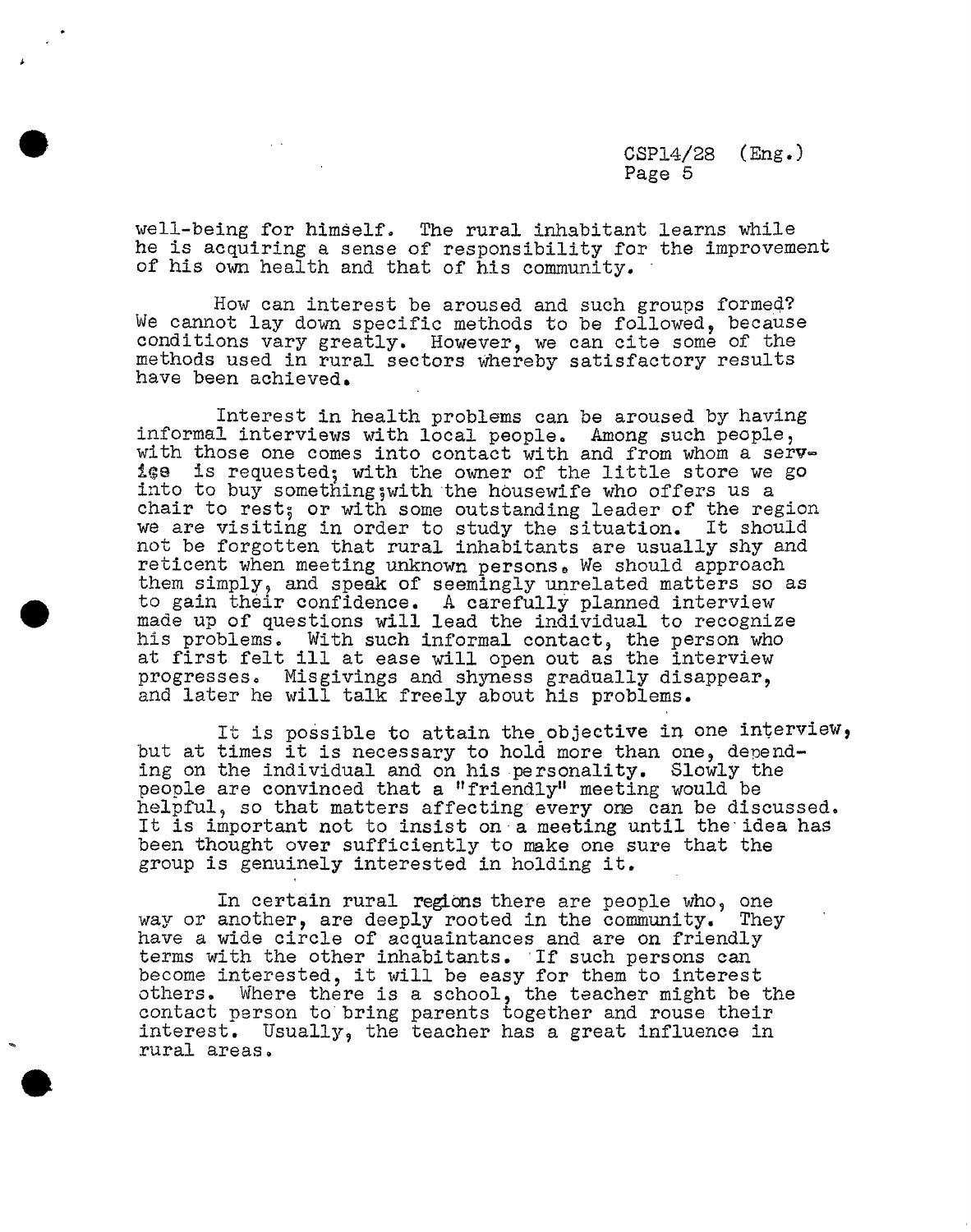%

Sometimes it is discovered that there is a specific problem that is troubling the inh**a**bitants of a rural region, something that concerns all or most of them. If advantage is taken of the situation\_ personal contacts can be m**a**de\_ emphasizing the fact that the problem could perhaps be solved if the people got together and acted as a group.

In one rural region where a school lunchroom had been in operation, the possibility that it would be closed the next year because the premises were inadequate caused the group to take action. Together, they all discussed the problem and how to solve it. Through their own efforts new premises were constructed by devoting their holidays and free time after their daily work to the task. The effort expended and the satisfaction of accomplishment was an incentive to continue working together for the improvement of the community. "If we have solved this problem satisfactorily, why not work together to solve others that also affect us?" was the question they asked. This was not a problem directly concerned with health. However, advantage was taken of their immediate and general interest to teach them the value of action and served as a basis for a study of the most important health problems in the community.

The Division of Community Education of the Department of Public Education of Puerto Rico, established to develop a joint-action program in rural areas of the Island, related to health, education, social work and cooperation, employs the following method: the Group Organizer (the name by which persons working on this program are known) travels about the sector explaining to the public that a film will be shown at a certain place and, at the same time, putting up posters concerning the performance. These films, the majority of which are produced by the aforesaid Division, deal with the rural environment and carry a message, either dealing with felt problems in the community or encouraging the community to solve its own problems. After the picture is shown it is d**i**scussed, and pamphlets on the subject are distributed. This procedure is repeated withd**l**fferent films until interest is aroused in a number of persons, who, as an organized group, make a study of their problems.

Motivating the group to hold meetings is not enough. It is necessary, once it is organized, to hold its interest in continuing to operate as a group. For this purpose, it is well to remember: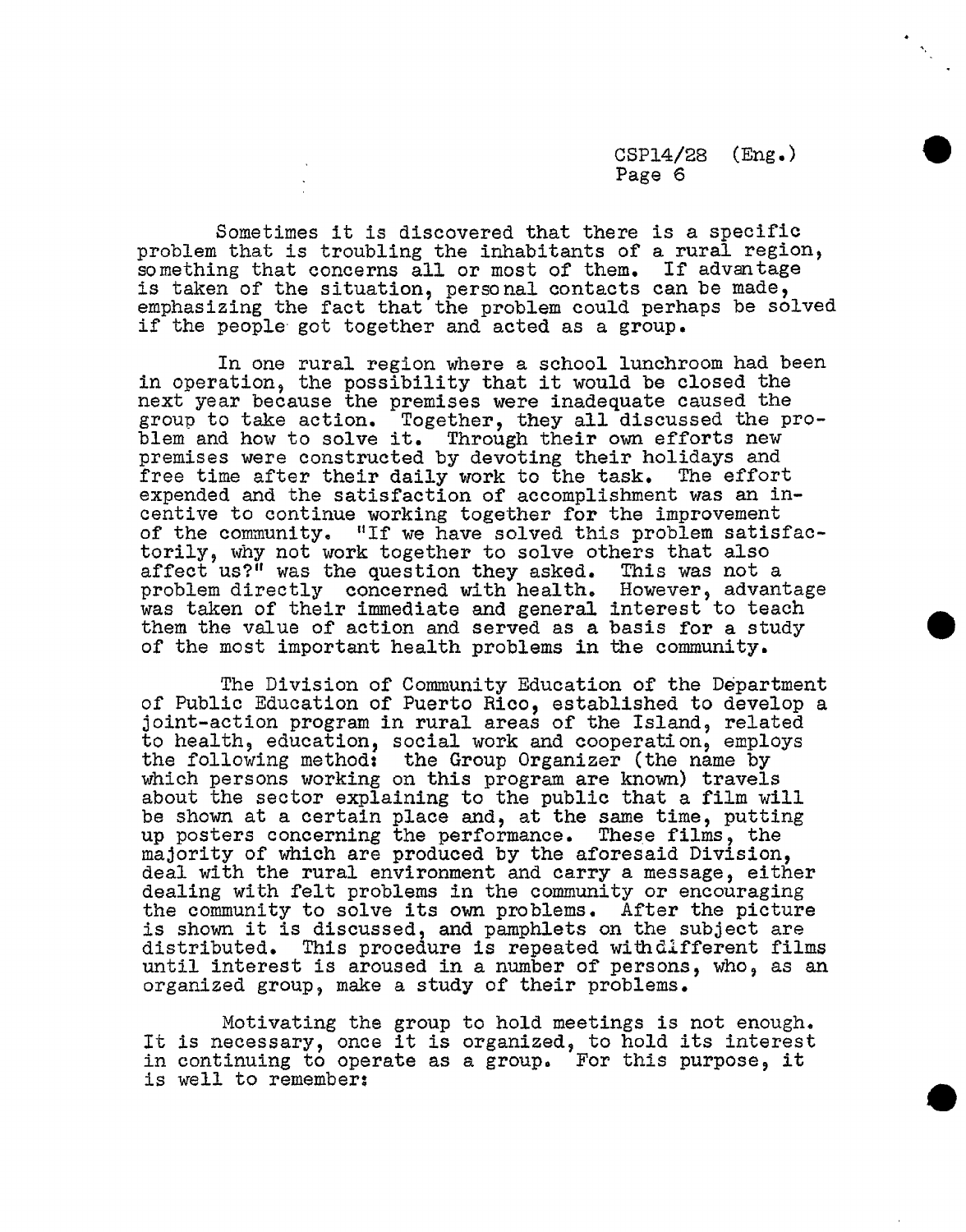A. The greatest participation of the group should be sought in the selection and analysis of the problem, and in the preparation and development of a plan of action.

 $\cdot$   $\cdot$ 

- B. We should be sure that the problem selected is of general interest. First, it is advisable to proceed on the basis of existing interests. At the same time other interests can be aroused until the group recognizes the problems that affect it most.
- C. In the group discussions, an effort should be made to consider the ideas and opinions of each participant. A large number of illiterates in rural areas might, at the beginning, refrain from giving their opinions. By encouraging free expression and showing that their contribution is appreciated, we can help them feel that they are a part of the group and continue to participate freely.
- D. Each group meeting should have a definite purpose.
- E. The plan of action and its development should be a product of the group itself.

The process involved in solving the problem provides an opportunity to help the individual to improve himself and to develop the necessary and desirable attitudes, habits, and knowledge to promote health. The following will serve as an illustrations

A rural sector chooses the problem of soil sanitation through improvement and construction of sanitary privies. In order to become convinced of the importance of the problem, the group must be informed about the most common diseases in the community that are caused by soil conditions, how such diseases are transmitted, and the measures to be taken to prevent their spread. This can be accomplished through group discussions, supplemented by short talks, films, study of printed material, etc. The group discusses and pre- $\frac{\text{pairs}}{\text{pairs}}$  the plan of action, which includes constructing a sanitary privy and seeing that every one in the community has one. To do this, it is necessary to instruct the public as to what a sanitary privy is, where it should be placed, and how it should be constructed. As a basis, we depend upon the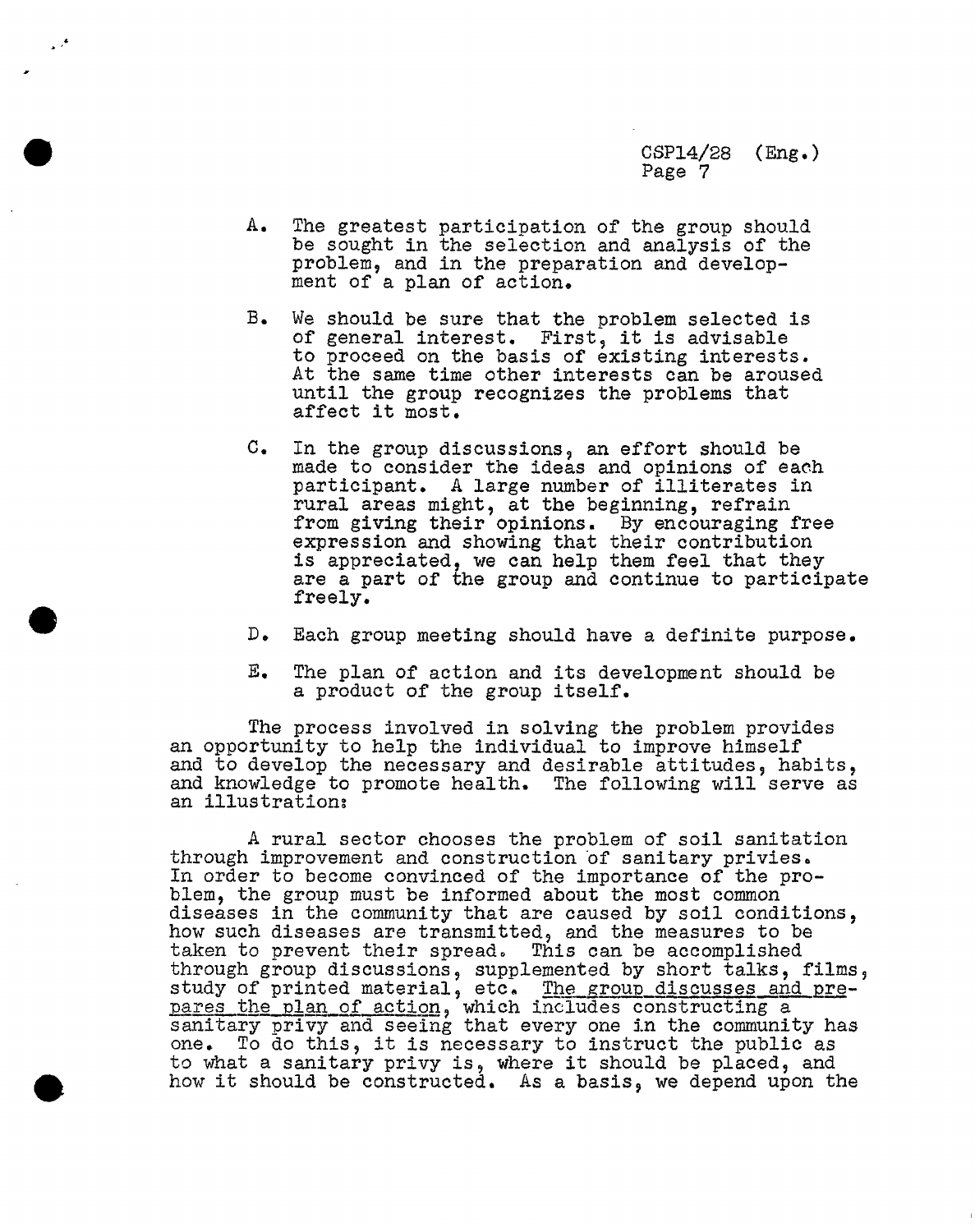## csP14*/*2s (Eng.) Page 8

a

knowledge that the discussion shows the group to have, adding further information as deemed necessary. Undoubtedly, demonstrations, posters, and slides are very effective in this work. But the mere construction of a privy is not all: the people must know how to keep it in good condition and how to use it. This is another opportunity for the educator to stress what was taught at the beginning of the project and to clarify any erroneous concepts. It is not enough for some individuals to have their own privies; all homes in the rural sector should have them. The group already motivated assumes the responsibility for interesting others and seeing that this work is done.

Thus we see how the solution of one problem achieves the objectives of health education. The necessary knowledge and means have been provided to make for a change in attitude and habit possible. The group learns to work, seeking common benefits, and, at the same time, to solve their health problems through their own efforts.

In countries with large rural populations and with a limited staff in the agency carrying out educational activities, it is essential to develop community leaders to help in this task.

In our rural communities, a great number of persons are potential leaders but have never had the opportunity to develop their talents. It is up to us, as educators, to give them the necessary experience that will train them to become leaders. Group work facilitates this task.

J

The trained rural leader can become the most effective volunteer worker in the educational activities of the The training should be adapted to the level of understanding and ability of the individual. In his own way, each has something to contribute to the educational movement, as long as we have faith in his ability and are able to develop his self-confidence. Since these potential leaders belong to the same community, speak the same language, and share the same ideas and beliefs as the other inhabitants they are in a position to command a greater influence than we in the life and conduct of the group.

Previous mention has been made in this paper of visual aids used to further the work. Visual aids do not in themselves constitute a health education program. Nevertheless, if they are carefully chosen and used, they serve to supplement the health education methods used. The choice depends on the end pursued and on the group that is to use them.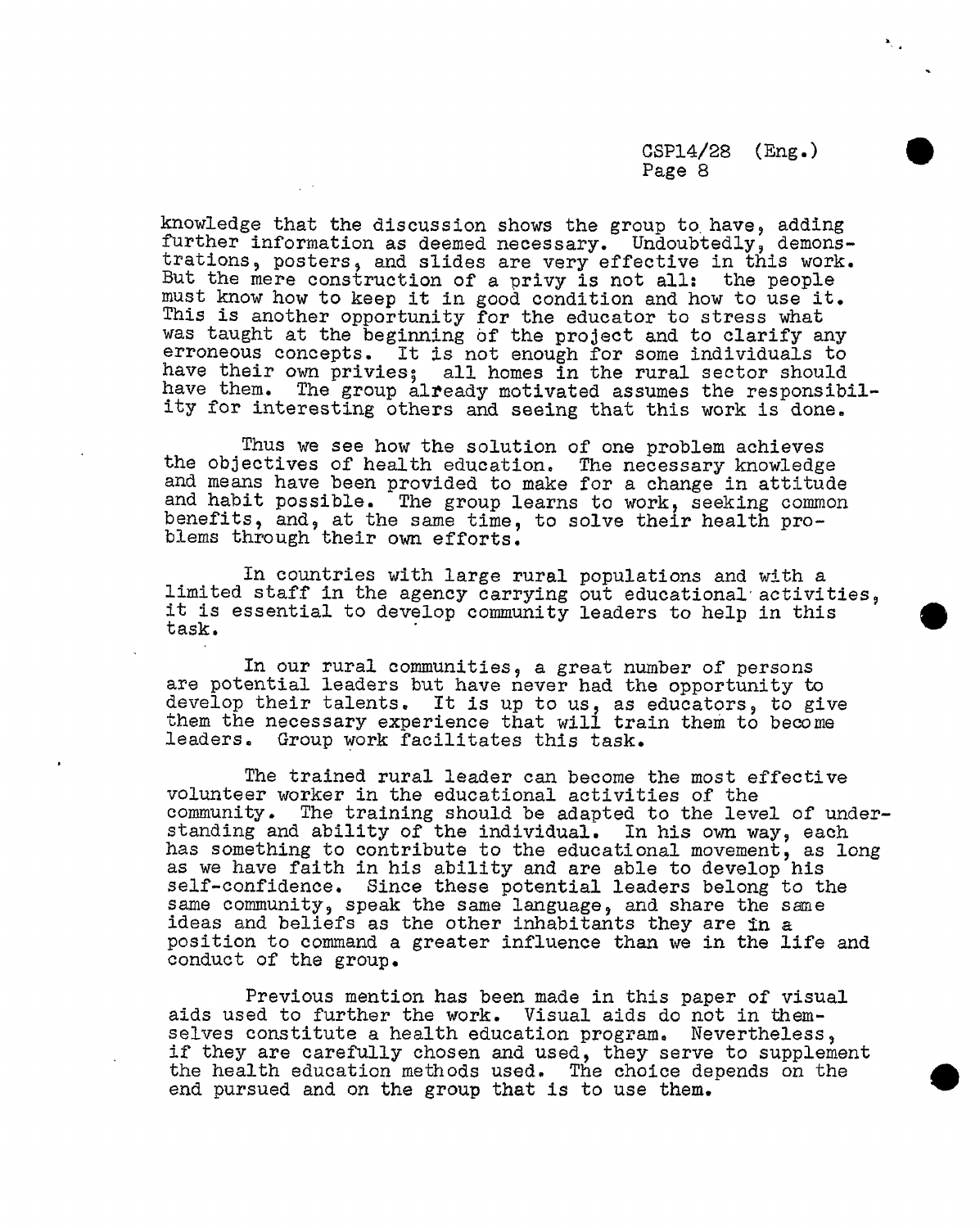In our rural areas the percentage of illiteracy is relatively high and very few persons have had any academic training. Hence, the visual aids used should be simple and adapted to the level of understanding of such groups.

The media generally utilized are simple pamphlets, posters, films and slides. Special care should be taken in preparing publications for rural areas. If they are to serve their purpose, they should be short, written in simple language, in short sentences, and contain illustrations to clarify the central ideas. Likewise, the posters should illustrate the idea as clearly as possible, so that the message can be conveyed in as few words as possible.

One may ask: "Who is to carry out this work?" There are some who still believe that the health educator is the only person responsible for educational work. Education is an integral part of all aspects of public health and of all health services. Consequently, all members of a public health team should be educators. Public health activities lead us all, in one way or another, into the community, each working in his own specialized field; but all of us, in some way, carry out educational work.

It is believed necessary to train the personnel in basic aspects and principles of health education. The health educator, because of his specialized training, is able to help greatly in this respect.

The work of the health educator includes giving advice and guidance to the personnel on working as a team, assisting them to join and coordinate efforts. In this way, the educational program to be carried out in a rural area will proceed, with all participating in the organization, development, and evaluation of the program. Since he is on the spot and in constant contact with the other members of the team, the educator can assist in determining the methods and means to be utilized in given sectors and under given conditions.

As a member of the team, the health educator participates directly in the program when necessary; but he is mainly the person on whom the team members can depend to advise them in this work.

Frequently, it is possible to persuade other agencies or organized groups working in rural areas to participate in the health education program. The health educator endeavors